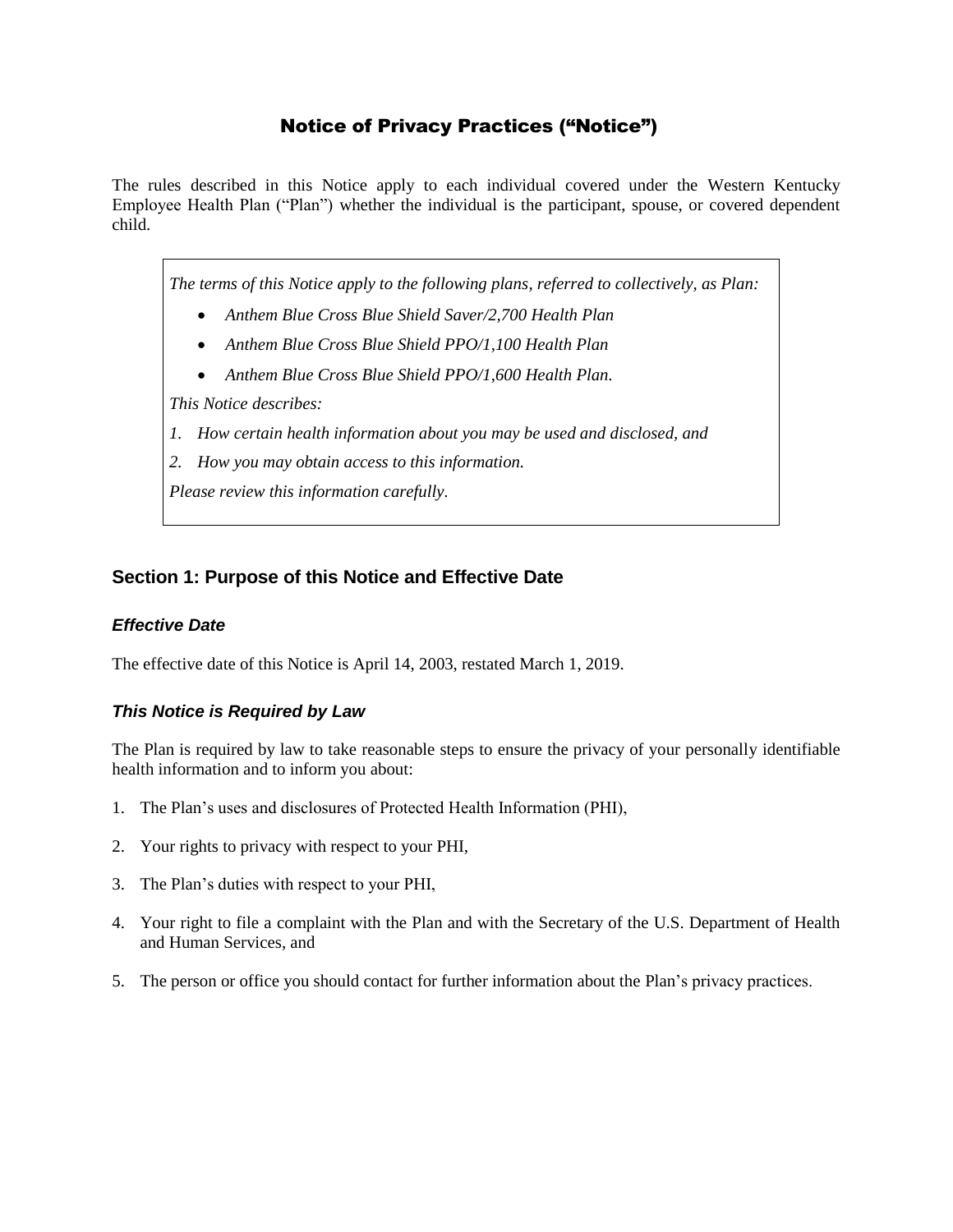## **Section 2: Your Protected Health Information**

## *Protected Health Information (PHI) Defined*

The term "Protected Health Information" (PHI) includes all information maintained by the Plan related to your past, present, or future physical or mental health condition or for payment of health care. PHI includes information maintained by the Plan in oral, written, or electronic form.

*When the Plan May Disclose Your PHI*

Under the law, the Plan may disclose your PHI without your consent, authorization, or opportunity to object under the following circumstances:

- **At your request.** If you make a request under the Plan's procedures, the Plan is required to give you access to certain PHI to allow you to inspect it and/or copy it.
- **As required by an agency of the government.** The Secretary of the Department of Health and Human Services may require the disclosure of your PHI to investigate or determine the Plan's compliance with federal law.

PHI refers to your health information maintained by the Plan.

The Plan does not need your consent or authorization to release your PHI when:

- You request it,
- A government agency requires it,
- **Plan Sponsor is required to** review it, or
- The Plan uses it for treatment, payment or health care operations.
- **To the Plan Sponsor.** The Plan may disclose PHI to the Plan Sponsor for the purposes related to treatment, payment and health care operations. For example, the Plan may disclose information to the Plan Sponsor to allow them to decide an appeal or review a subrogation claim.
- **For treatment, payment, or health care operations.** The Plan and its Business Associates will use PHI without your consent, authorization, or opportunity to agree or object to carry out the following activities as defined below:
	- ◆ Treatment,
	- ◆ Payment, or
	- Health care operations.

| Definitions of Treatment, Payment, or Health Care Operations |                                                                                                                                                                                                                |
|--------------------------------------------------------------|----------------------------------------------------------------------------------------------------------------------------------------------------------------------------------------------------------------|
| <b>Treatment</b> is health<br>care.                          | Treatment is the provision, coordination, or management of health care and related<br>services. It also includes, but is not limited to, consultations and referrals between<br>one or more of your providers. |
|                                                              | <b>Example:</b> The Plan may disclose to a treating orthodontist the name of your treating<br>dentist so that the orthodontist may ask for your dental X-rays from the treating<br>dentist.                    |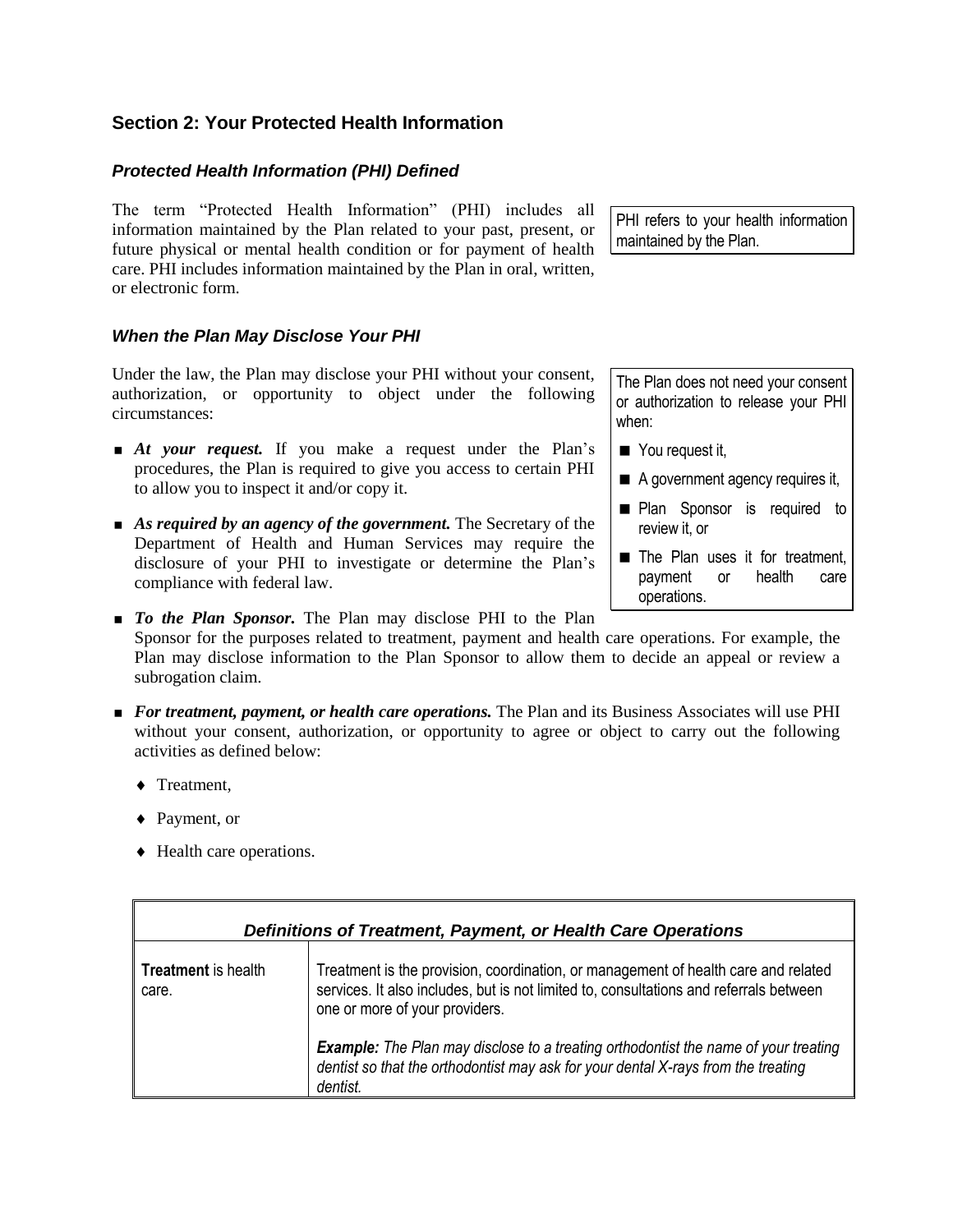| Definitions of Treatment, Payment, or Health Care Operations                                |                                                                                                                                                                                                                                                                                                                                                                                                                                                                                                                                                                                                                                                                                                                                                                             |
|---------------------------------------------------------------------------------------------|-----------------------------------------------------------------------------------------------------------------------------------------------------------------------------------------------------------------------------------------------------------------------------------------------------------------------------------------------------------------------------------------------------------------------------------------------------------------------------------------------------------------------------------------------------------------------------------------------------------------------------------------------------------------------------------------------------------------------------------------------------------------------------|
| <b>Payment</b> is paying<br>claims for health care<br>and related activities.               | Payment includes but is not limited to making coverage determinations and<br>payment. These actions include billing, claims management, subrogation, Plan<br>reimbursement, reviews for medical necessity, and appropriateness of care.<br><b>Example:</b> The Plan may tell your doctor whether you are eligible for coverage or<br>what percentage of the bill will be paid by the Plan.                                                                                                                                                                                                                                                                                                                                                                                  |
| <b>Health Care Operations</b><br>is involved with keeping<br>the Plan operating<br>soundly. | Health care operations include, but are not limited to, quality assessment and<br>improvement, reviewing competence or qualifications of health care professionals,<br>underwriting, premium rating, and other insurance activities relating to creating or<br>renewing insurance contracts. It also includes disease management, case<br>management, conducting or arranging for medical review, legal services, and<br>auditing functions including fraud and abuse compliance programs, business<br>planning and development, business management, and general administrative<br>activities.<br><b>Example:</b> The Plan may use information about your medical claims to refer you to<br>a disease management program, to project future benefit costs, or to audit the |

## *When the Disclosure of Your PHI by The Plan Requires Your Written Authorization*

In general, the Plan must obtain your written authorization if it uses or discloses your PHI for purposes other than treatment, payment, or health care operations.

The Plan must generally obtain your written authorization before the Plan will use or disclose psychotherapy notes about you from your psychotherapist. However, the Plan may use and disclose such notes when needed by the Plan to defend itself against litigation filed by you.

*Psychotherapy notes* are separately filed notes about your conversations with your mental health professional during a counseling session. They do not include summary information about your mental health treatment.

Also, the Plan must obtain your written authorization before it can disclose your PHI your employer. In some cases, the Plan will require a written authorization before any disclosure is made to a family member (other than a spouse) or a close personal friend as described below.

## *Use or Disclosure of Your PHI That Requires You Be Given an Opportunity to Agree or Disagree Before the Use or Release*

Disclosure of your PHI to family members, other relatives, and your close personal friends is allowed under federal law if:

**The information is directly relevant to the family or friend's involvement with your care or payment** for that care, and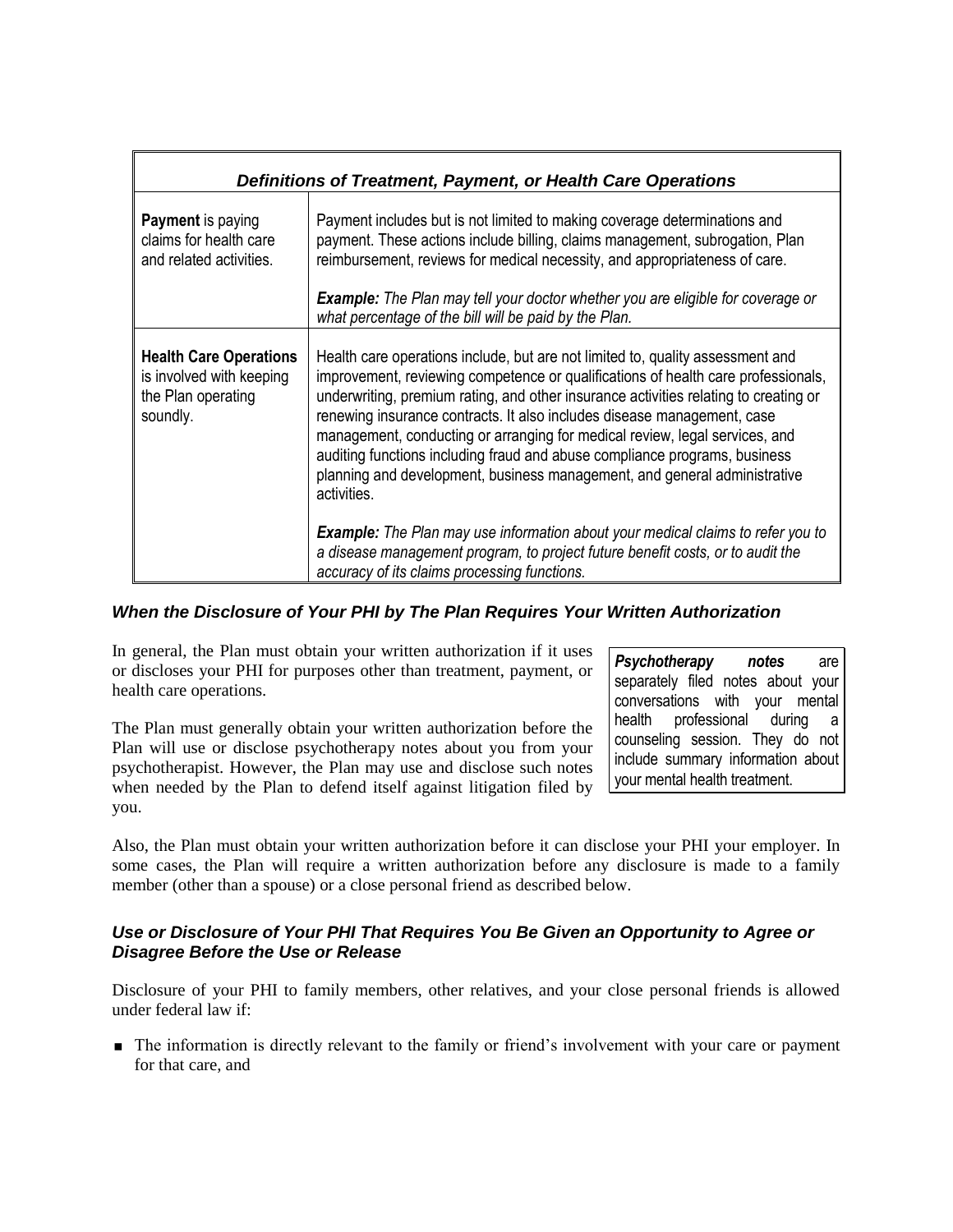• You have either agreed to the disclosure or have been given an opportunity to object and have not objected.

## *Use or Disclosure of Your PHI for Which Consent, Authorization, or Opportunity to Object Is Not Required*

The Plan is allowed under federal law to use and disclose your PHI without your consent, authorization, or request under the following circumstances:

*In general*, the Plan does not need your consent to release your PHI if required by law or for public health and safety purposes.

- 1. *When required by law.*
- 2. *For public health purposes.* To an authorized public health official if required by law or for public health and safety purposes. PHI may also be used or disclosed if you have been exposed to a communicable disease or are at risk of spreading a disease or condition, if authorized by law.
- 3. *In domestic violence or abuse situations.* When authorized by law to report information about abuse, neglect, or domestic violence to public authorities if a reasonable belief exists that you may be a victim of abuse, neglect, or domestic violence. In such case, the Plan will promptly inform you that such a disclosure has been or will be made unless that notice would cause a risk of serious harm.
- 4. *For oversight activities.* To a public health oversight agency for oversight activities authorized by law. These activities include civil, administrative, or criminal investigations, inspections, licensure or disciplinary actions (for example, to investigate complaints against providers), and other activities necessary for appropriate oversight of government benefit programs (for example, to the Department of Labor).
- 5. *For legal proceedings.* When required for judicial or administrative proceedings under the following circumstances:
	- a. The requesting party must give the Plan satisfactory assurances a good faith attempt has been made to provide you with written notice,
	- b. The notice provided sufficient information about the proceeding to permit you to raise an objection, and
	- c. No objections were raised or were resolved in favor of disclosure by the court or tribunal.

For example, your PHI may be disclosed in response to a subpoena or discovery request that is accompanied by a court order:

6. *For law enforcement health purposes.* When required for law enforcement purposes (for example, to report certain types of wounds).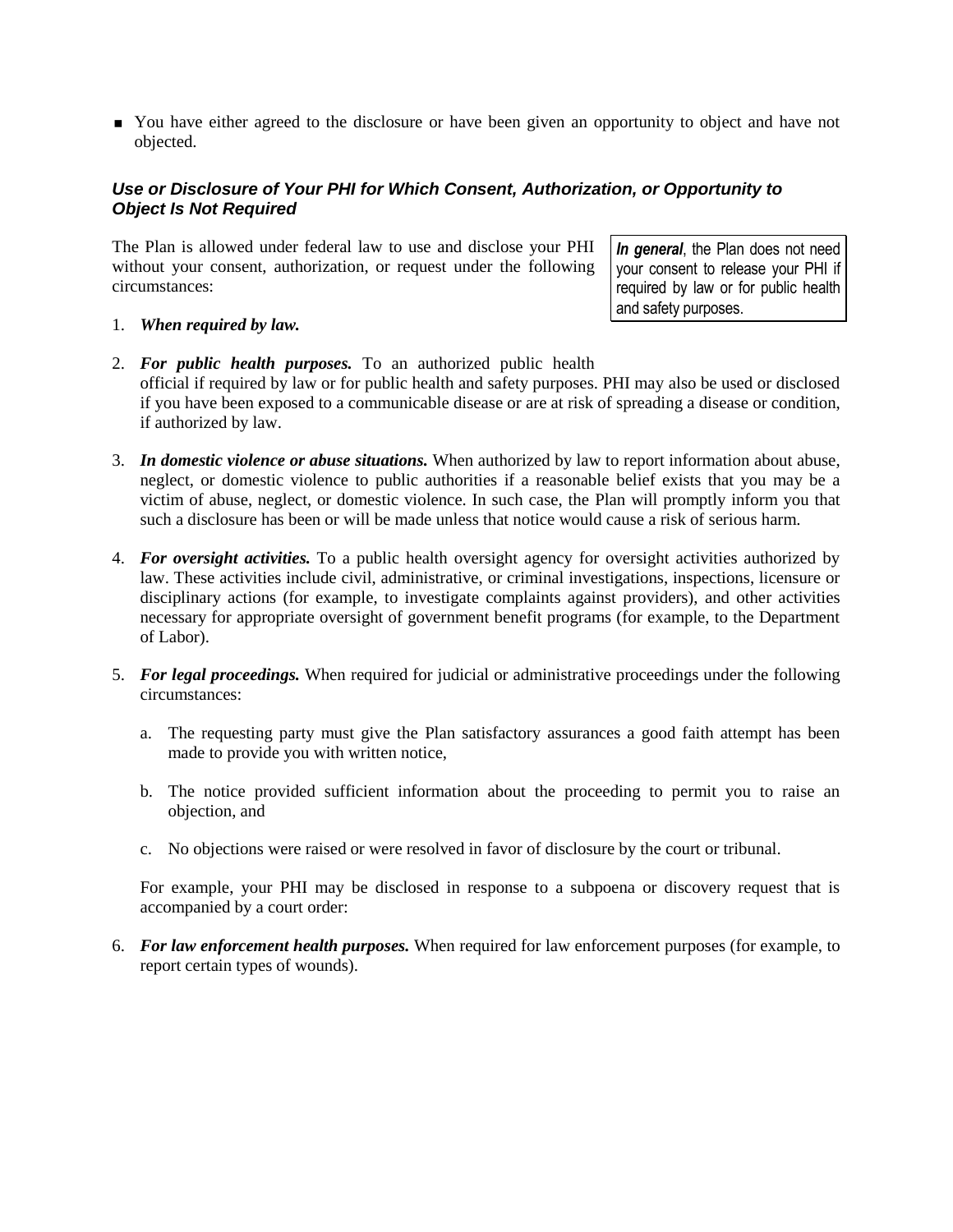- 7. *For law enforcement emergency purposes.* For certain law enforcement purposes including:
	- a. Identifying or locating a suspect, fugitive, material witness, or missing person, and
	- b. Disclosing information about an individual who is or is suspected to be a victim of a crime, but only if the individual agrees to the disclosure or the covered entity is unable to obtain the individual's agreement because of emergency circumstances.
- 8. *For determining cause of death and organ donation.* When required by law to be given to a coroner or medical examiner to identify a deceased person, determine a cause of death, or other authorized duties. The Plan also may disclose PHI for cadaveric organ, eye, or tissue donation purposes.
- 9. *For funeral purposes.* When required to be given to funeral directors to carry out their duties with respect to the decedent.
- 10. *For research purposes.* For research, subject to certain conditions.
- 11. *For health or safety threats.* When, consistent with applicable law and standards of ethical conduct, the Plan in good faith believes the use or disclosure is necessary to prevent or lessen a serious and imminent threat to the health or safety of a person or the public and the disclosure is to a person reasonably able to prevent or lessen the threat, including the target of the threat.
- 12. *For workers' compensation programs.* When authorized by and to the extent necessary to comply with workers' compensation or other similar programs established by law.

Except as otherwise indicated in this Notice, uses and disclosures will be made only with your written authorization subject to your right to revoke your authorization.

## *Other Uses or Disclosures*

The Plan may contact you to provide you information about treatment alternatives or other health-related benefits and services that may be of interest to you.

The Plan may disclose PHI to the Plan Sponsor for reviewing your appeal of a benefit claim denial or for other reasons regarding the administration of the Plan.

# **Section 3: Your Individual Privacy Rights**

#### *You May Request Restrictions on PHI Uses and Disclosures and Receipt of PHI*

In writing, you may request the Plan to:

- Restrict the uses and disclosures of your PHI to carry out treatment, payment, or health care operations, or
- Restrict uses and disclosures to family members, relatives, friends, or other persons identified by you who are involved in your care.

*Protected Health Information (PHI):* includes all individually identifiable health information transmitted or maintained by the Plan, regardless of the form of the PHI.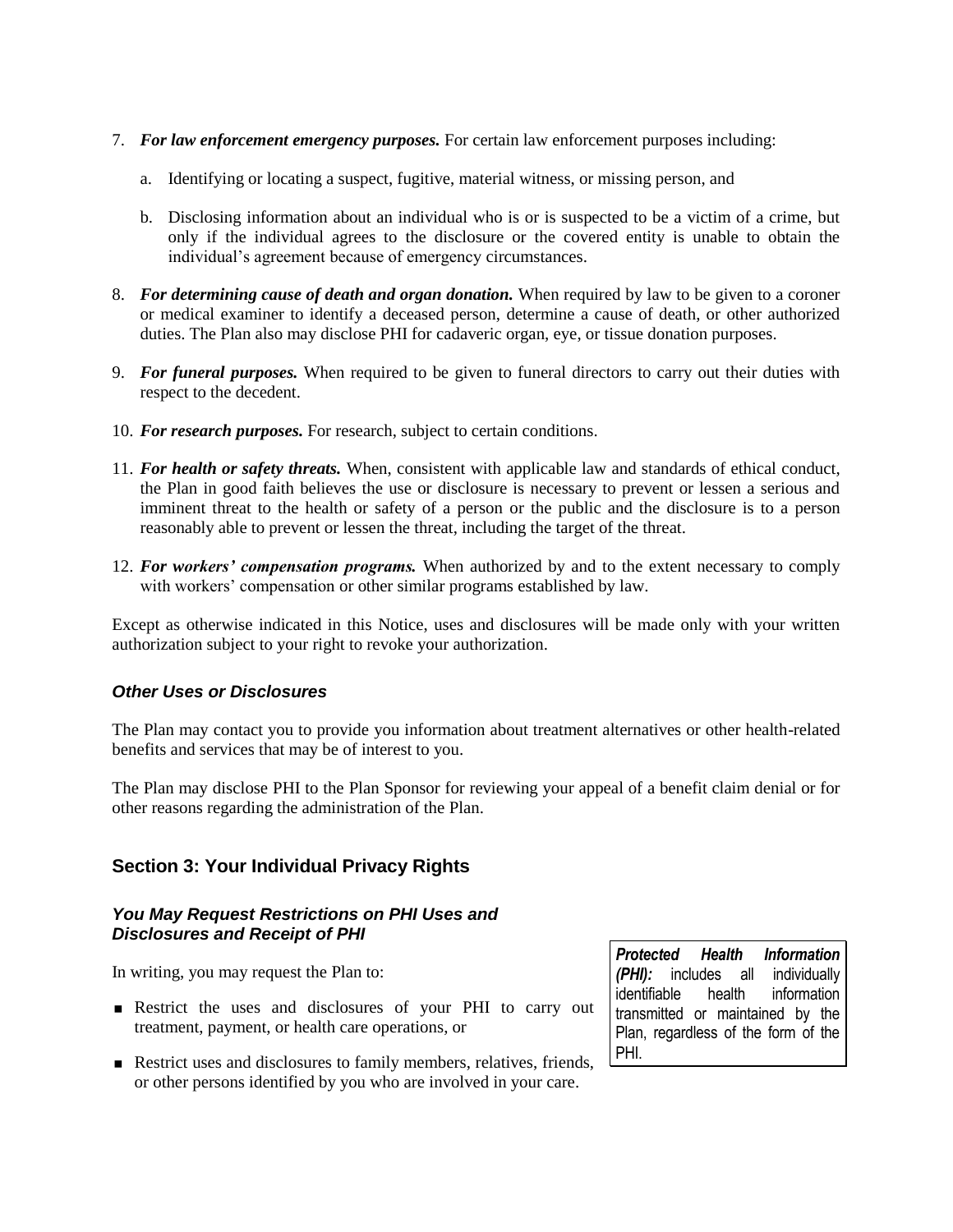The Plan however, is not required to agree to your request if the Privacy Official determines it to be unreasonable. For example, if your request would interfere with the Plan's ability to pay a claim the Plan would consider your request unreasonable*.* 

In addition, the Plan will accommodate an individual's reasonable written request to receive communications of PHI **by alternative means or at alternative locations** where the request includes a statement setting forth circumstances that disclosure by the Plan could endanger the individual.

You or your personal representative will be required to complete a form to request restrictions on uses and disclosures of your PHI or to receive communications of PHI by alternative means or at alternative locations. Make such requests to:

> Privacy Official Western Kentucky University Department of Human Resources 1906 College Heights Blvd, #11003 Bowling Green, KY 42101 Telephone: (270) 745-5360

#### *You May Inspect and Copy PHI*

Beginning with the effective date of this notice, you have a right to inspect and obtain a copy of your PHI contained in a "designated record set," for as long as the Plan maintains the PHI.

The Plan must provide the requested information within 30 days if the information is maintained at the Plan Sponsor or within 60 days if the information is not maintained at the Plan Sponsor. A single 30-day extension is allowed if the Plan is unable to comply with the deadline.

You or your Personal Representative (defined below) will be required to complete a form to request access to the PHI in your designated record set. Requests for access to PHI should be made to the following official:

> Privacy Official Western Kentucky University Department of Human Resources 1906 College Heights Blvd, #11003 Bowling Green, KY 42101 Telephone: (270) 745-5360

*Designated Record Set:* includes your medical records and billing records that are maintained by or for the Plan. Records include enrollment, payment, billing, claims adjudication, and case or medical management record systems maintained by or for a health plan or other information used in whole or in part by or for the covered entity to make decisions about you. Information used for quality control or peer review analyses and not used to make decisions about you is not included.

If access is denied, you or your Personal Representative will be provided with a written denial setting forth the basis for why access was denied, a description of how you may exercise your review rights, and a description of how you may complain to the Plan and the Secretary of the U.S. Department of Health and Human Services.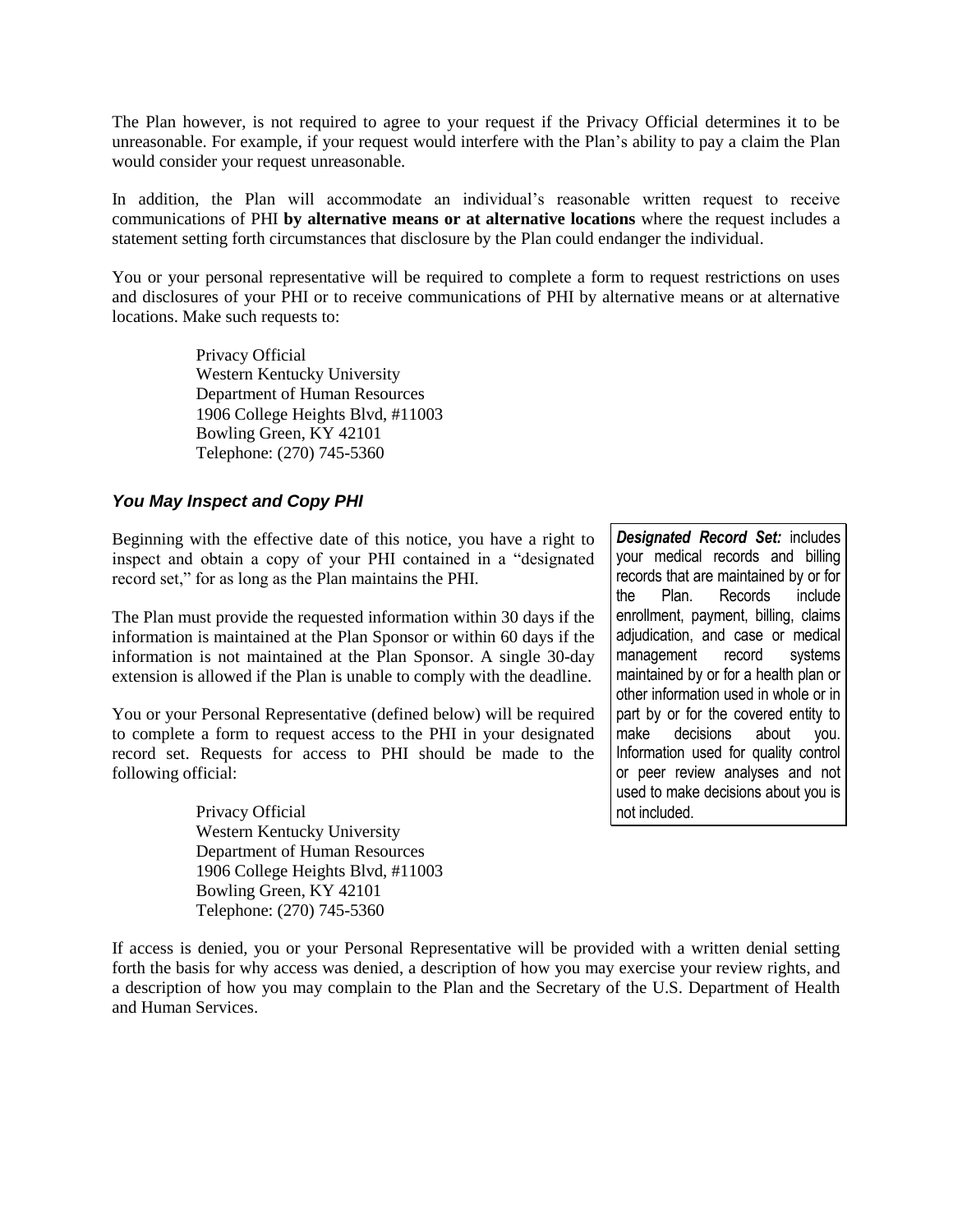#### *You Have the Right to Amend Your PHI*

Beginning with the effective date of this notice, you have the right to request that the Plan amend your PHI or a record about you in a designated record set for as long as the PHI is maintained in the designated record set subject to certain exceptions. See the Plan's Right to Amend PHI Policy for a list of exceptions.

The Plan has 60 days after receiving your written request to act on it. The Plan is allowed a single 30-day extension if the Plan is unable to comply with the 60-day deadline. If the Plan denied your written request in whole or part, the Plan must provide you with a written denial that explains the basis for the decision. You or your Personal Representative may then submit a written statement disagreeing with If you disagree with the record of your PHI, you may amend it.

If the Plan denies your request to amend your PHI, you still have the right to have your written statement disagreeing with that denial included in your PHI.

Forms are available for these purposes.

the denial and have that statement included with any future disclosures of that PHI.

You must submit a written request to amend PHI to the following official:

Privacy Official Western Kentucky University Department of Human Resources 1906 College Heights Blvd, #11003 Bowling Green, KY 42101 Telephone: (270) 745-5360

You or your Personal Representative will be required to complete a form to request amendment of the PHI.

#### *You Have the Right to Receive an Accounting of the Plan's PHI Disclosures*

At your request, the Plan will also provide you with an accounting of disclosures by the Plan of your PHI made after the effective date of this notice. The Plan does not have to provide you with an accounting of disclosures related to treatment, payment, or health care operations or disclosures made to you or authorized by you in writing. See the Plan's Right to Accounting of Disclosure of PHI Policy for the complete list of disclosures for which an accounting is not required.

The Plan has 60 days from the date it receives your request, to provide the accounting. The Plan is allowed an additional 30-day extension if the Plan gives you a written statement of the reasons for the delay and the date by which the accounting will be provided.

If you request more than one accounting within a 12-month period, the Plan will charge a reasonable, cost-based fee for each subsequent accounting within a 12-month period.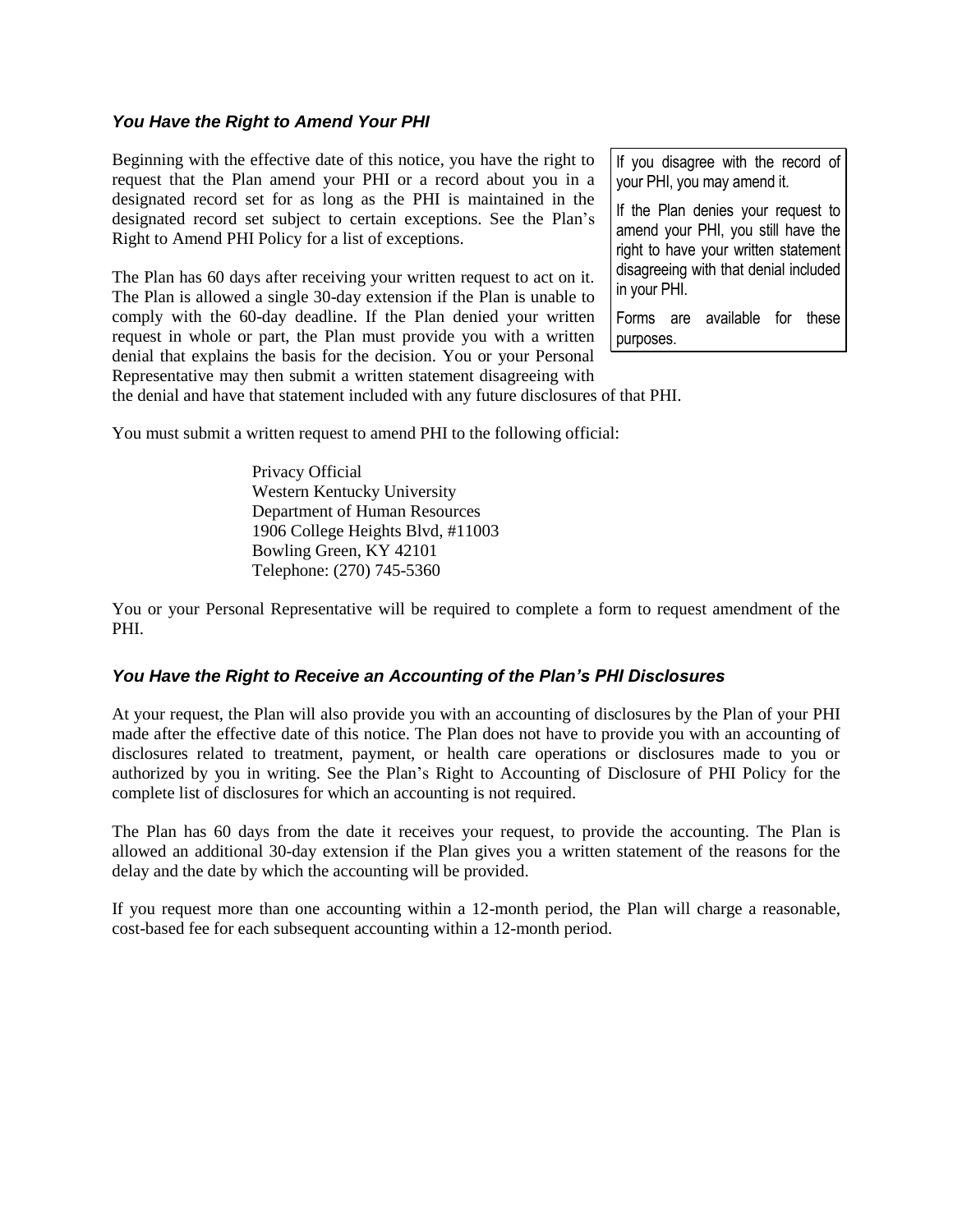## *You Have the Right to Receive a Paper Copy of This Notice Upon Request*

To obtain a paper copy of this Notice, contact the following official:

Privacy Official Western Kentucky University Department of Human Resources 1906 College Heights Blvd, #11003 Bowling Green, KY 42101 Telephone: (270) 745-5360

#### *Your Personal Representative*

You may exercise your rights through a Personal Representative. Your Personal Representative will be required to produce evidence of authority to act on your behalf before the Personal Representative will be given access to your PHI or be allowed to take any action for you. Proof of such authority will be a completed, signed, and approved

You may designate a Personal Representative by completing a form that is available from Human Resources.

Appointment of Personal Representative form. You may obtain this form by calling Human Resources.

The Plan retains discretion to deny access to your PHI to a Personal Representative to provide protection to those vulnerable people who depend on others to exercise their rights under these rules and who may be subject to abuse or neglect.

The Plan will recognize certain individuals as Personal Representatives without you having to complete an Appointment of Personal Representative form.

For example, the Plan will automatically consider a spouse to be the Personal Representative of an individual covered by the Plan. In addition, the Plan will consider a parent or guardian as the Personal Representative of an unemancipated minor unless applicable law requires otherwise. A spouse or a parent may act on an individual's behalf, including requesting access to their PHI. Spouses and unemancipated minors may, however, request that the Plan restrict information that goes to family members as described above at the beginning of Section 3 of this Notice by completing and submitting to the Privacy Official a form to request restrictions on uses and disclosures of your PHI.

You should also review the Plan's Recognition of Personal Representatives Procedures for a more complete description of the circumstances where the Plan will automatically consider an individual to be a Personal Representative.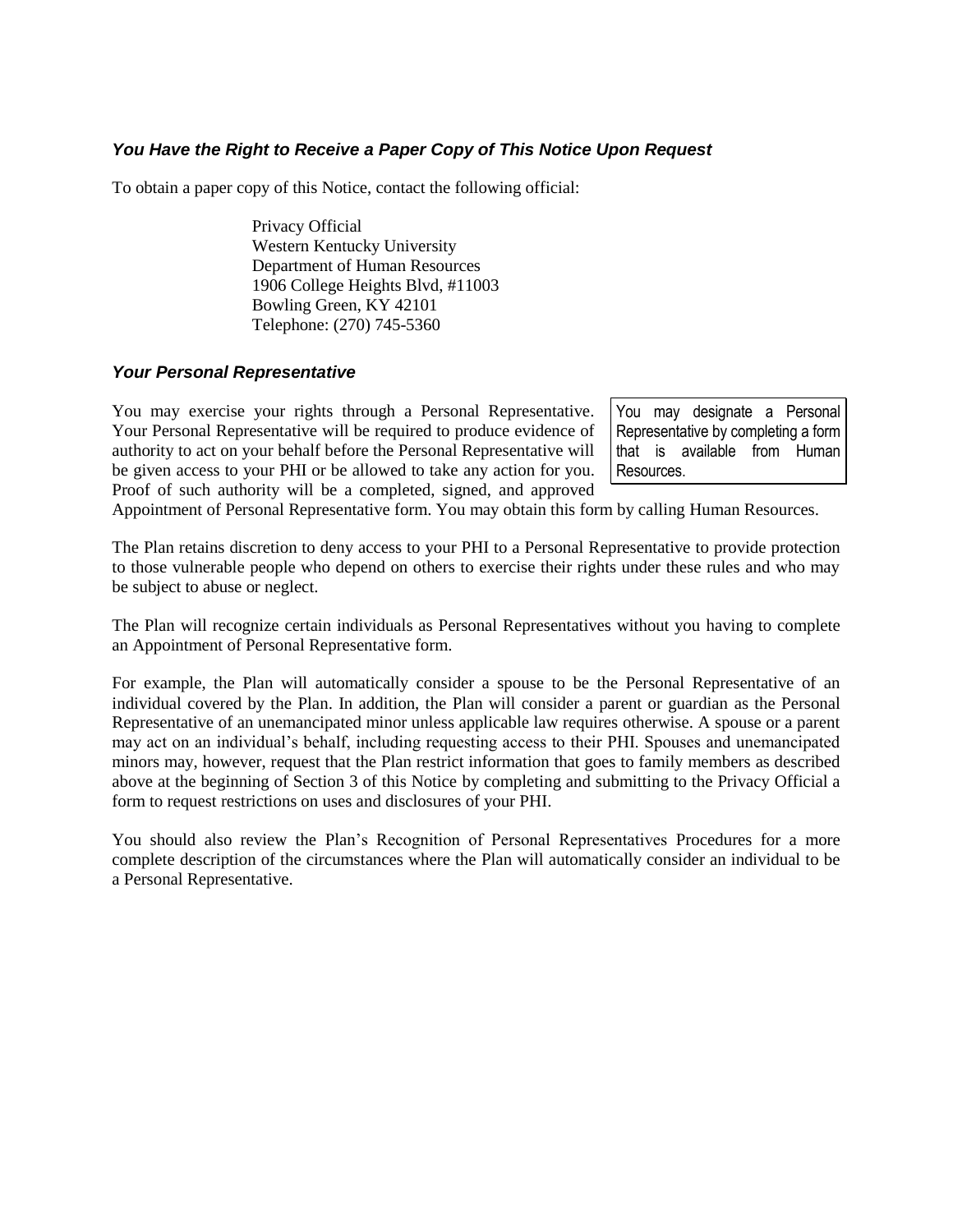# **Section 4: The Plan's Duties**

## *Maintaining Your Privacy*

The Plan is required by law to maintain the privacy of your PHI and to provide you and your eligible dependents with notice of its legal duties and privacy practices.

This notice is written to inform you of the Plan's obligation to maintain the privacy of your PHI.

This Notice is effective beginning on April 14, 2003 and being

restated effective March 1, 2019. The Plan is required to comply with the terms of this Notice. However, the Plan reserves the right to change its privacy practices and to apply the changes to any PHI received or maintained by the Plan prior to that date. If the Plan changes any of its privacy practices, a revised version of this notice will be provided to you and to all past and present participants and beneficiaries for whom the Plan still maintains PHI.

The Plan will send you the Notice in the mail.

Any revised version of this Notice will be distributed within 60 days of the effective date of any material change to:

- The uses or disclosures of PHI,
- Your individual rights,
- The duties of the Plan, or
- Other privacy practices stated in this Notice.

## *Disclosing Only the Minimum Necessary Protected Health Information*

When using or disclosing PHI, or when requesting PHI from another covered entity (i.e., a health care provider or another health plan), the Plan will make reasonable efforts not to use, disclose, or request more than the minimum amount of PHI necessary to accomplish the intended purpose of the use, disclosure, or request, taking into consideration practical and technological limitations.

The Plan must limit its uses and disclosures of PHI or requests for PHI to the *minimum necessary* amount to accomplish its purposes.

However, the minimum necessary standard will not apply in the following situations:

- Disclosures to or requests by a health care provider for treatment,
- Uses or disclosures made by the Plan to you,
- Disclosures made by the Plan to the Secretary of the U.S. Department of Health and Human Services,
- Uses or disclosures required by law, and
- Uses or disclosures required for the Plan's compliance with federal law.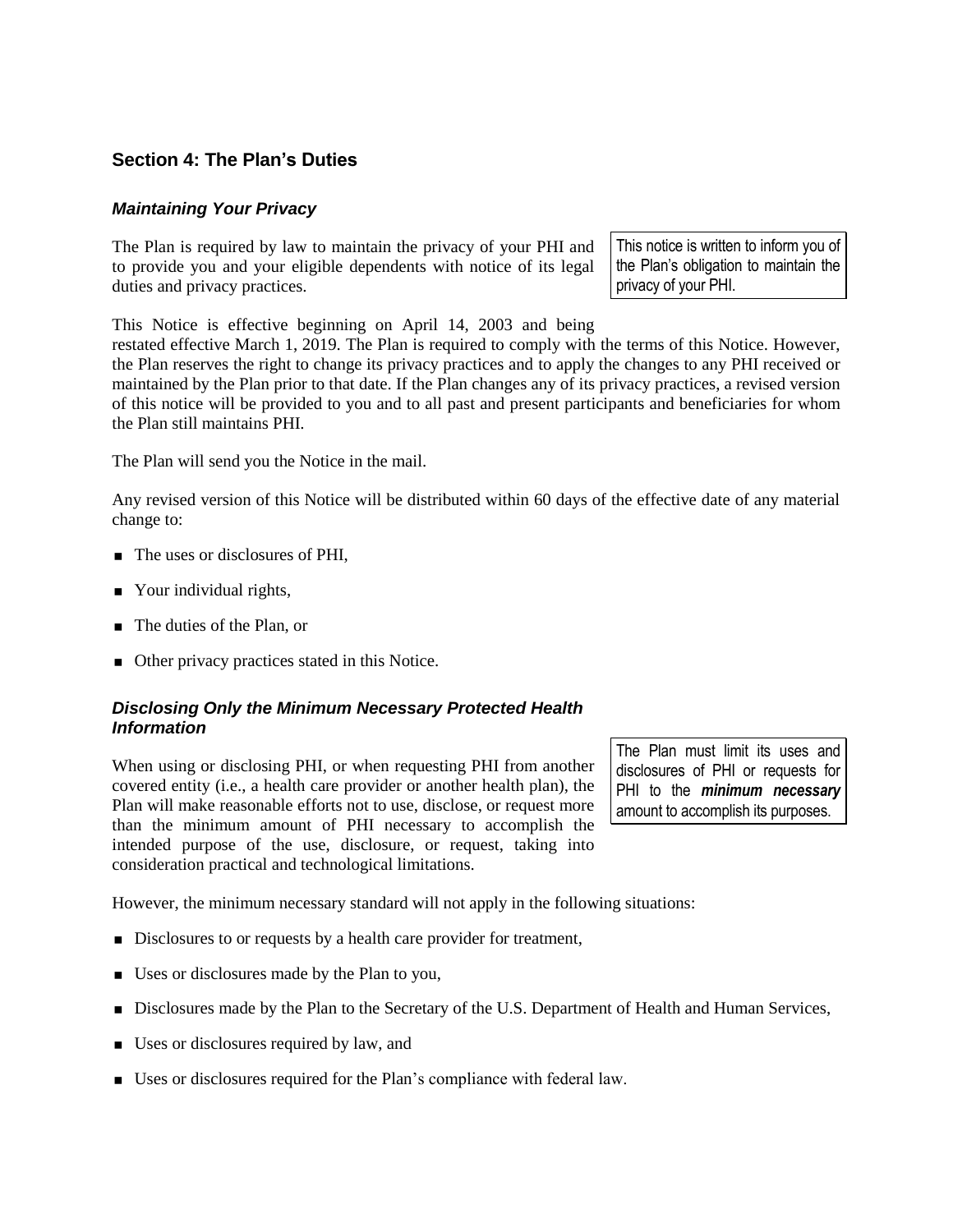This Notice does not apply to information that has been de-identified. De-identified information is information that:

- Does not identify you, and
- With respect to which there is no reasonable basis to believe that the information can be used to identify you.

In addition, the Plan may use or disclose "summary health information" to the Plan Sponsor for obtaining premium bids or modifying, amending, or terminating the Plan's of Benefits. Summary information summarizes the claims history, claims expenses, or type of claims experienced by individuals covered under the Plan. Identifying information and genetic information will be deleted from summary health information, in accordance with HIPAA.

## **Section 5: Your Right to File a Complaint with the Plan or the HHS Secretary**

If you believe that your privacy rights have been violated, you may file a complaint with the Plan in care of the Plan's Privacy official:

> Privacy Official Western Kentucky University Department of Human Resources 1906 College Heights Blvd, #11003 Bowling Green, KY 42101 Telephone: (270) 745-5360

You have the right to file a complaint if you feel your privacy rights have been violated.

The Plan may not retaliate against you for filing a complaint.

You may also file a complaint with:

Secretary of the U.S. Department of Health and Human Services Hubert H. Humphrey Building 200 Independence Avenue S.W. Washington, D.C. 20201

The Plan will not retaliate against you for filing such a complaint.

#### **Section 6: If You Need More Information**

If you have any questions regarding this notice or the subjects addressed in it, you may contact the Privacy Official at:

> Privacy Official Western Kentucky University Department of Human Resources 1906 College Heights Blvd, #11003 Bowling Green, KY 42101 Telephone: (270) 745-5360